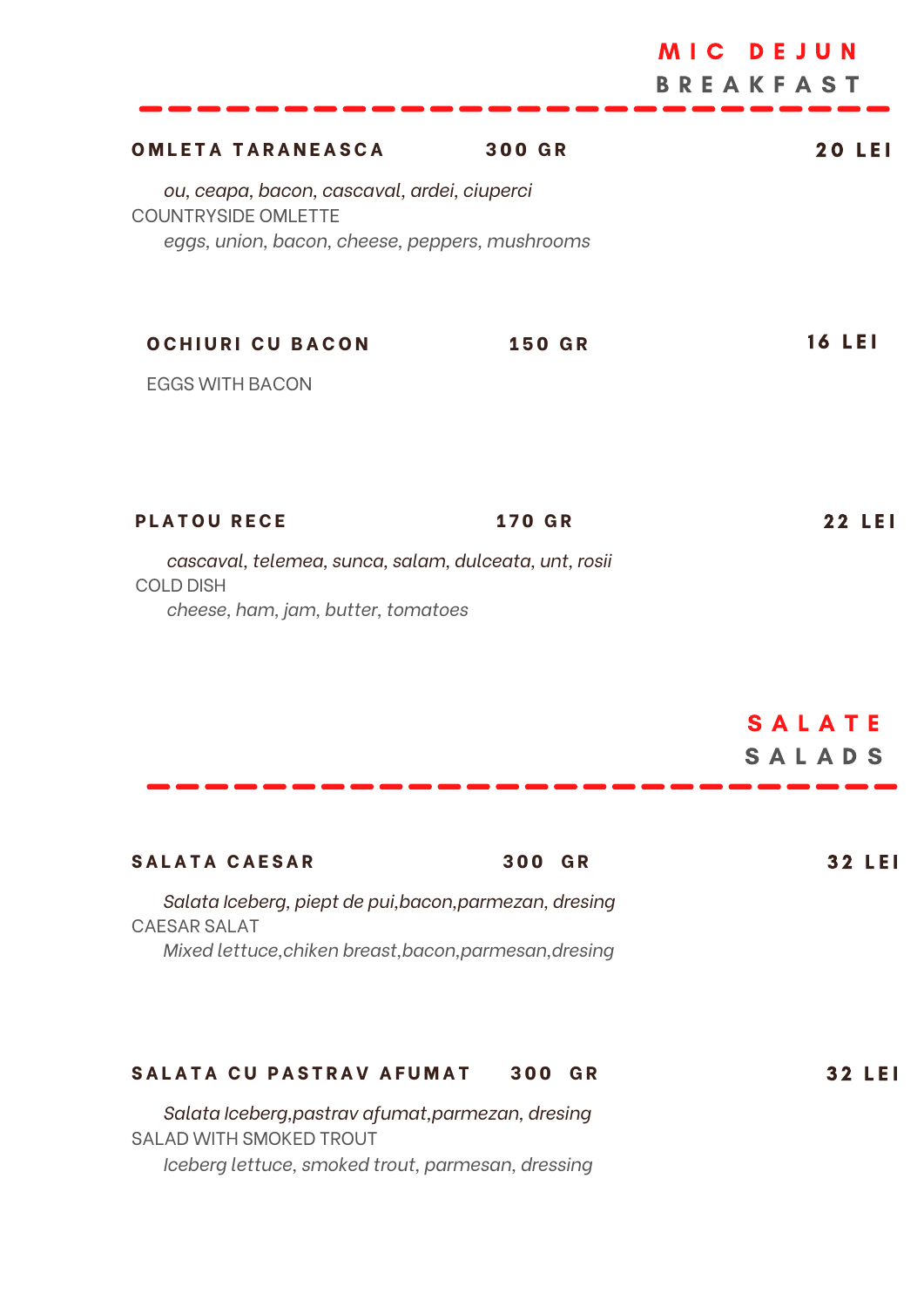|                                                                                                |               | GUSTARI CALDE<br><b>WARM STARTERS</b> |
|------------------------------------------------------------------------------------------------|---------------|---------------------------------------|
| <b>CAMEMBERT IN CRUSTA DE MIGDALE SI</b><br><b>SOS DE FRUCTE DE PADURE</b>                     | 150/50 GR     | <b>34LEI</b>                          |
| CAMEMBERT IN ALMOND CRUST WITH BERRIES SAUCE                                                   |               |                                       |
| <b>BURRITO VEGETARIAN</b>                                                                      | 400 GR        | <b>30 LEI</b>                         |
| Mixt de legume, cas, avogado<br><b>VEGETARIAN BURRITO</b><br>Mixed vegetables, cheese, avogado |               |                                       |
|                                                                                                |               | PASTE<br>PASTA                        |
| <b>TAGLIATELE CU PUI SI CIUPERCI</b>                                                           | <b>350 GR</b> | LEI<br>34                             |
| Tagliatelle with chicken and mushrooms                                                         |               |                                       |
| <b>TAGLIATELE CU VITA SI CIUPERCI 350 GR</b>                                                   |               | 49 LEI                                |
| Tagliatelle with beef and mushrooms                                                            |               |                                       |
| <b>TAGLIATELE CU</b><br>CREVETI/DOVLECEL/ROSII CHERY<br><b>350 GR</b>                          |               | <b>38 LEI</b>                         |

Tagliatelle with shrimp,zucchini and cherry tomatoes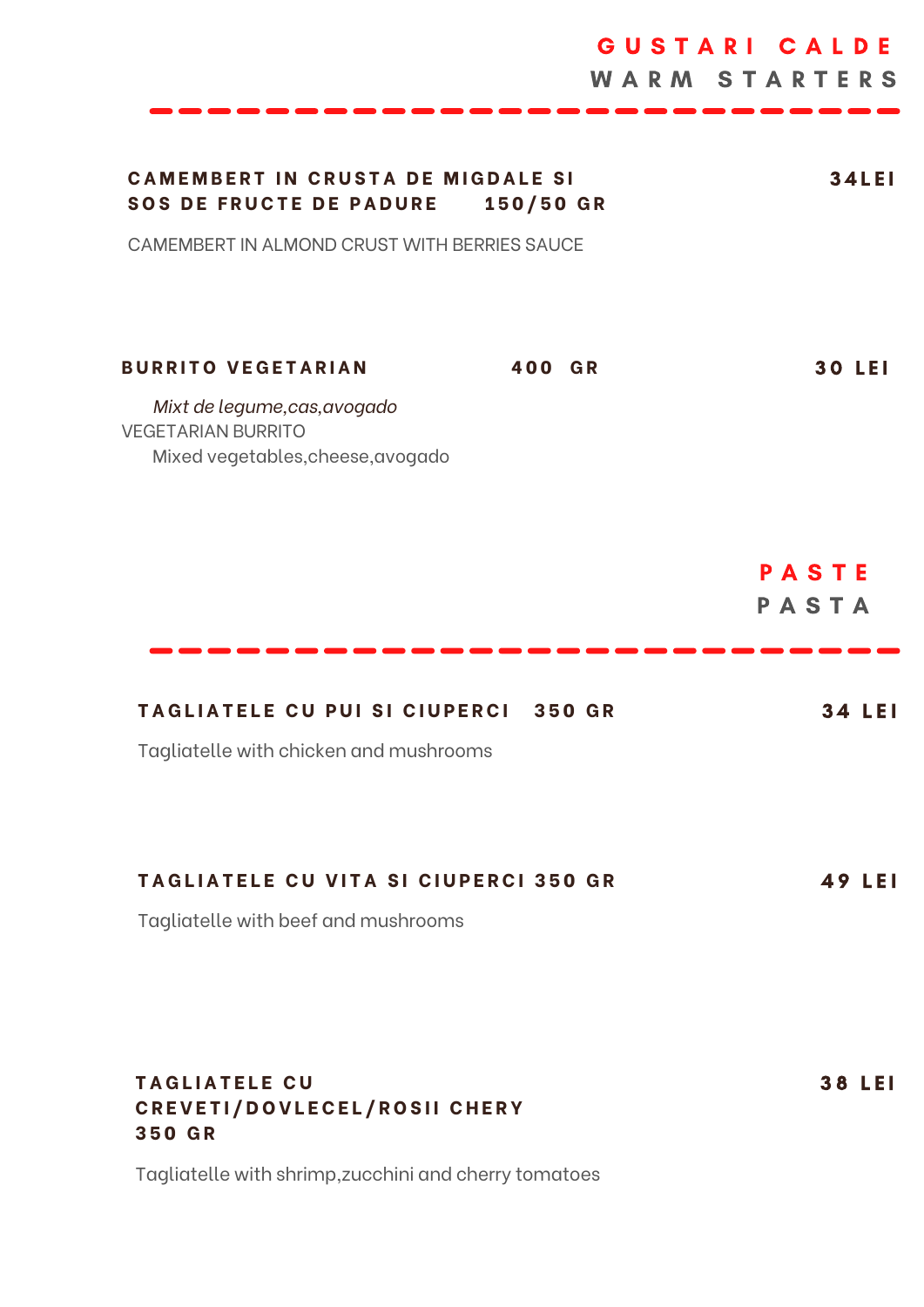|                                                                           | SUPE, CIORBE<br>SOUPS, SOUR SOUPS |               |
|---------------------------------------------------------------------------|-----------------------------------|---------------|
|                                                                           |                                   |               |
| <b>CIORBA DE BURTA</b>                                                    | 300/80 GR                         | <b>22 LEI</b> |
| (smantana, ardei)<br><b>TRIPE SOUP</b>                                    |                                   |               |
| (sour cream and pepper)                                                   |                                   |               |
| <b>STORGEAC DE STURION</b>                                                | 300/80 GR                         | <b>25 LEI</b> |
| (smantana, ardei)<br><b>STURGEON JUICER</b><br>(sour cream and pepper)    |                                   |               |
| CIORBA TARANEASCA DE VACUTA 300/80 GR                                     |                                   | <b>22 LEI</b> |
| (smantana, ardei)<br>BEEF SOUP WITH SOUR CREAM AND PEPPER                 |                                   |               |
| <b>CIORBA RADAUTEANA</b>                                                  | 300/80 GR                         | <b>21 LEI</b> |
| (smantana, ardei)<br>SOUR CHICKEN SOUP WITH SOUR CREAM AND PEPPER         |                                   |               |
| <b>CIORBA A LA GREC DE PUI</b>                                            | 300/80 GR                         | <b>21 LEI</b> |
| (smantana, ardei)<br>CHICKEN SOUP, GREEK STYLE<br>(sour cream and pepper) |                                   |               |
| <b>SUPA CREMA DE LINTE ROSIE</b>                                          | <b>350 GR</b>                     | <b>21 LEI</b> |
| <b>RED LENTILS CREAM SOUP</b>                                             |                                   |               |
| <b>CIORBA DE LEGUME</b>                                                   | <b>350 GR</b>                     | <b>16 LEI</b> |
| (smantana, ardei)<br><b>VEGETABLE SOUP</b>                                |                                   |               |
| (sour cream and pepper)                                                   |                                   |               |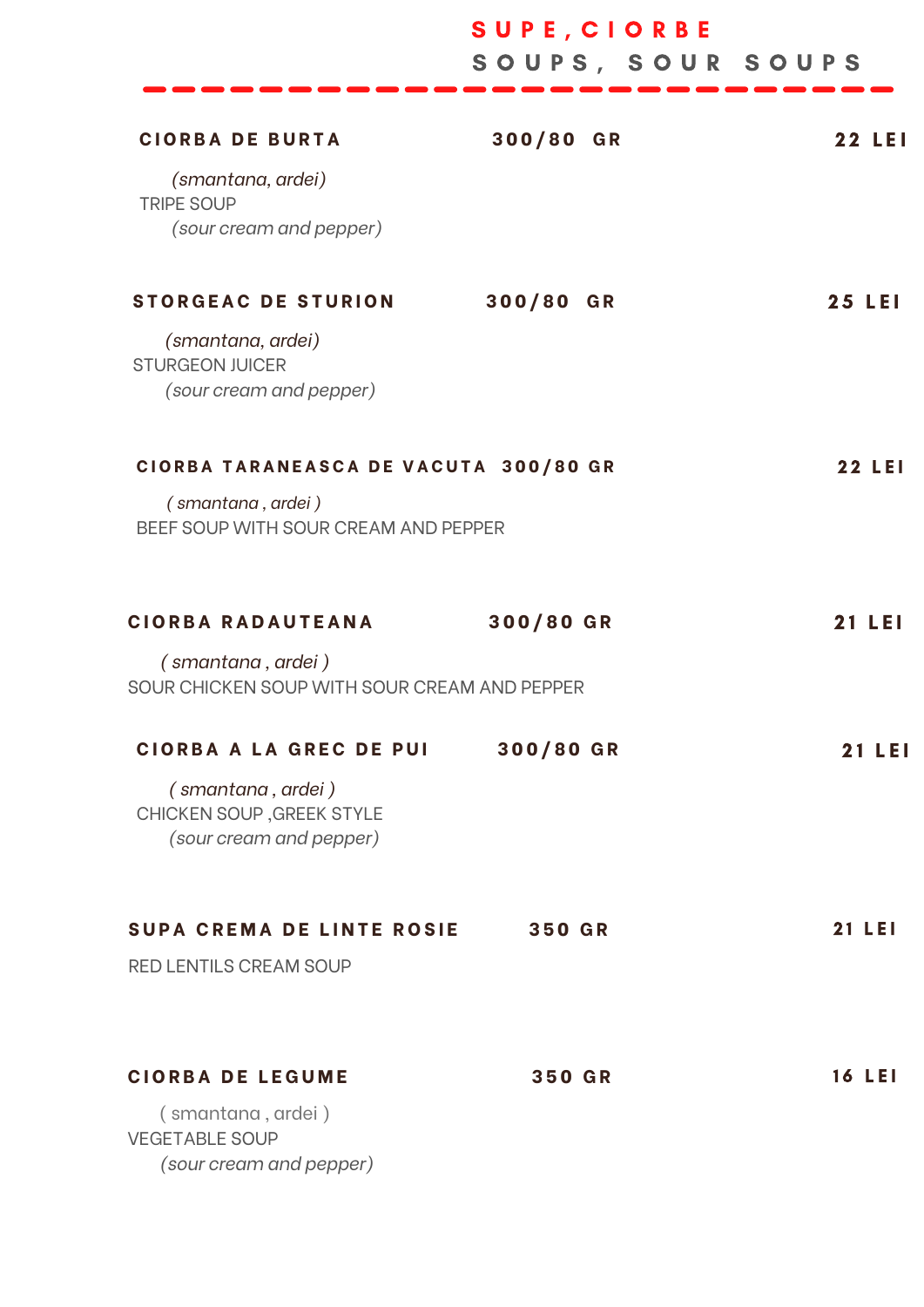| SALATA DE ICRE DE CRAP<br>ICRE, LAMAIE, ULEI<br><b>CARP CAVIAR SALAD</b>                        | <b>200 GR</b>                                                  | <b>25 LEI</b> |
|-------------------------------------------------------------------------------------------------|----------------------------------------------------------------|---------------|
| <b>FRITTO MISTO</b>                                                                             | 450 GR                                                         | <b>50LEI</b>  |
| creveti, rondele calamar, carne scoica, rondele<br>pastrav, salata verde<br><b>FRITTO MISTO</b> |                                                                |               |
| shrimp, squid slices, shellfish, trout slices, lettuce                                          |                                                                |               |
| FILE SOMON PE PAT DE LEGUME                                                                     | 250/150GR                                                      | <b>49LEI</b>  |
| file somon, legume<br>FILLETS OF SALMON ON A BED OF VEGETABLES                                  |                                                                |               |
| <b>SCOICI IN SOS DE VIN</b>                                                                     | 450 GR                                                         | 45LEI         |
| midii, usturoi<br><b>MIDII IN WINE SAUCE</b>                                                    |                                                                |               |
| TENTACULE DE CARACATITA PE PAT DE<br><b>CARTOFI CU ROZMARIN</b>                                 | 150/200 GR<br>tentacule de caracatita, ceapa, usturoi, cartofi | 68LEI         |

PESTE SI FRUCTE DE MARE

*GRILLED SQUID TENTACLES WITH SALAD*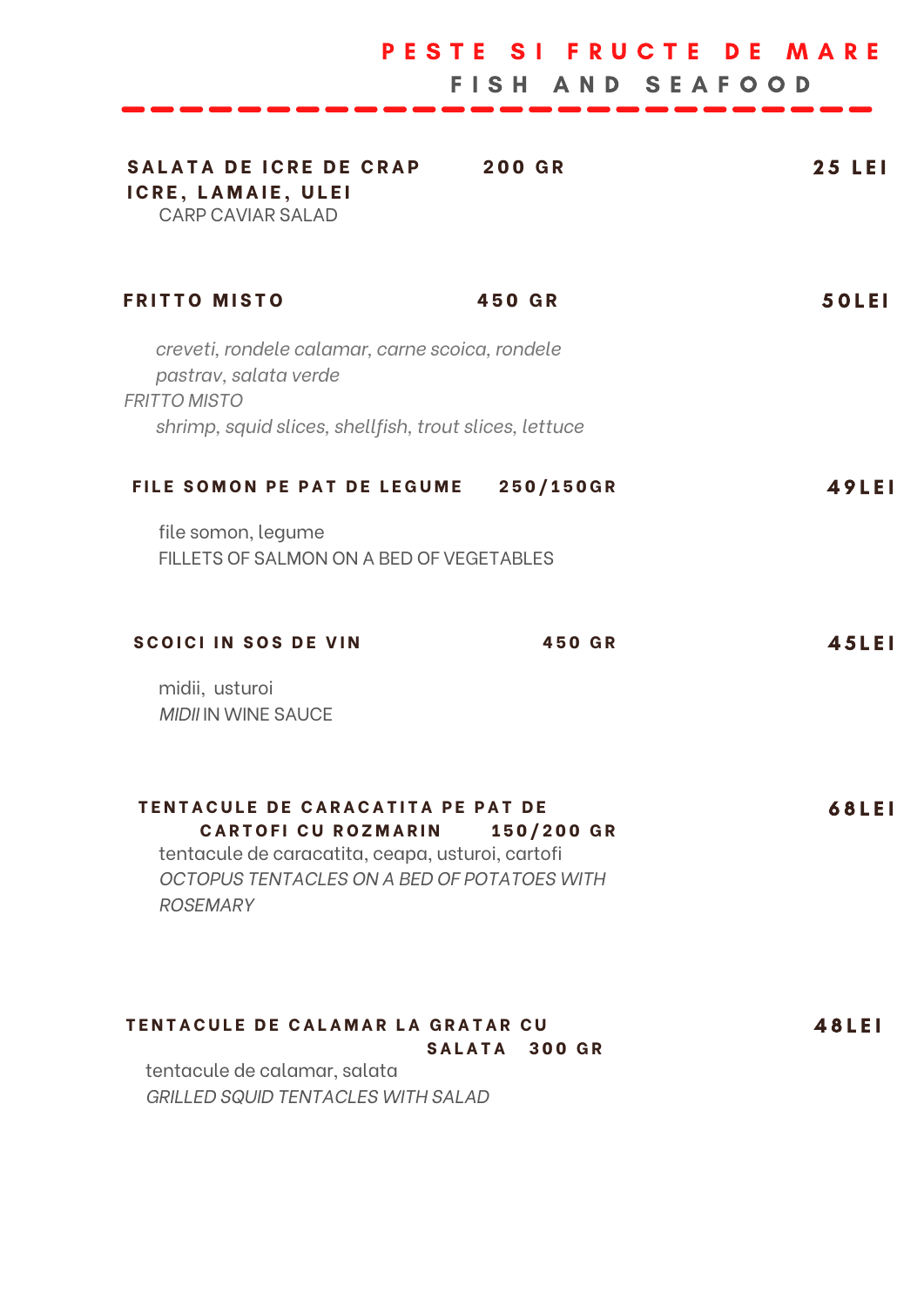|                                                             | PESTE SI FRUCTE DE MARE<br>FISH AND SEAFOOD |              |
|-------------------------------------------------------------|---------------------------------------------|--------------|
| <b>PAELLA CU FRUCTE DE MARE</b>                             | 450 GR                                      | <b>50LEI</b> |
| fructe de mare, orez, legume<br>PAELLA WITH SEAFOOD         |                                             |              |
| MUSLITOS (CARNE CLESTE CRAB PANE) SI<br>CHIPSURI DE CREVETI | 200/80 GR                                   | 40LEI        |

## SALATA DE ICRE DE CRAP, DORADA IN CRUSTA **DE SARE CU LEGUME LA GRATAR 1 5 0 / 3 0 0 / 1 5 0 G R** 6 5 L E I

icre crap, ceapa, dorada, legume *CARP CAVIAR SALAD, SEA BREAM IN SALT CRUST WITH GRILLED VEGETABLES*

| PAELLA CU FRUCTE DE MARE (2 PERS) |       | 95LEI |
|-----------------------------------|-------|-------|
|                                   | 900GR |       |

fructe de mare, orez, legume *PAELLA WITH SEAFOOD*

| PLATOU PESTE SI FRUCTE MARE (2)                          | <b>200LEI</b> |
|----------------------------------------------------------|---------------|
| <b>PERS</b> ) 1000 GR                                    |               |
| File de pastrav, calamari, creveti, scoici, cartofi baby |               |
| FISH AND SEAFOOD PLATTER (2 PERS)                        |               |
| Trout fillets, squid, shrimp, shellfish, baby potatoes   |               |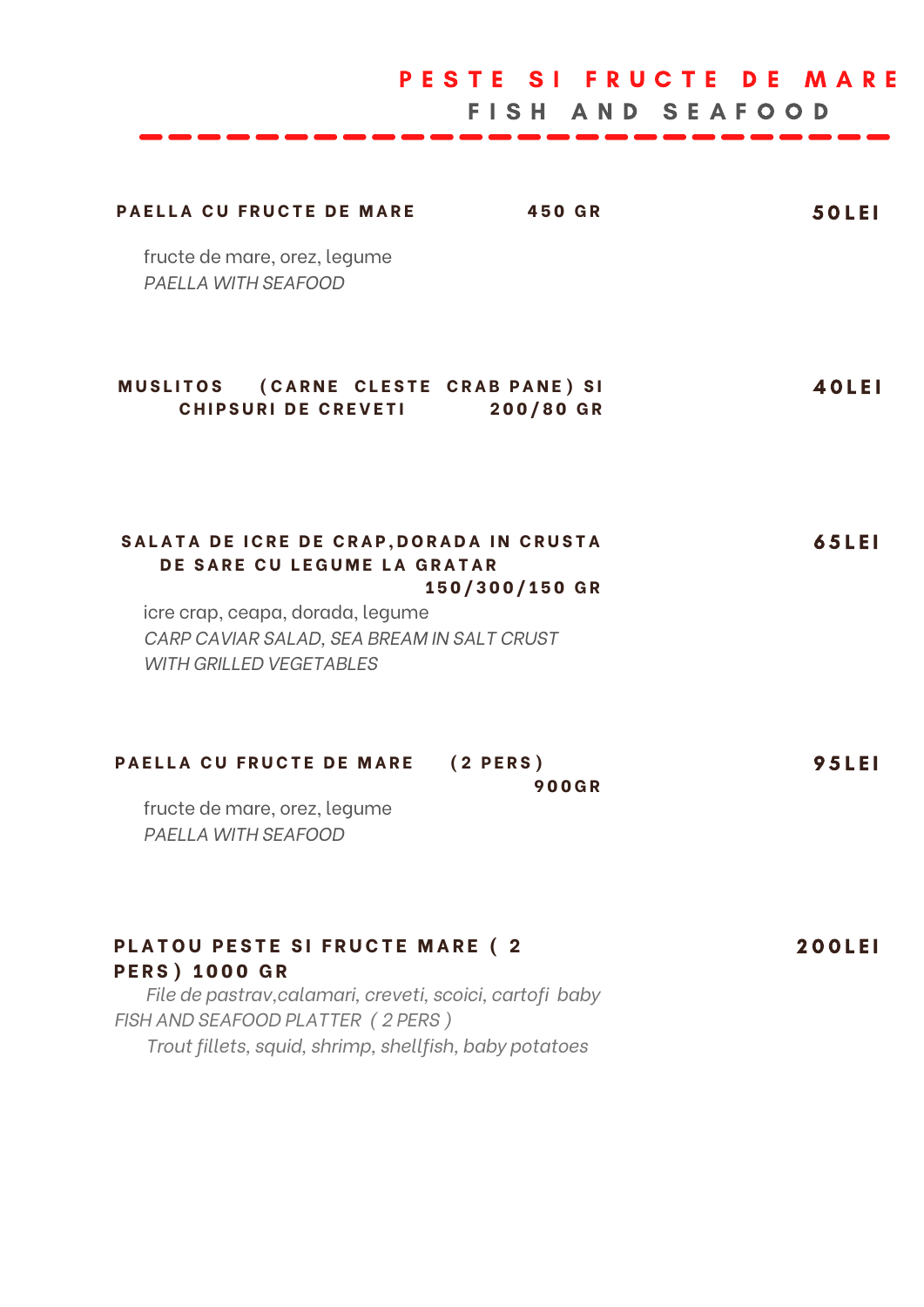|                                                                                                                                                                                                                                                              | PESTE<br>FISH |
|--------------------------------------------------------------------------------------------------------------------------------------------------------------------------------------------------------------------------------------------------------------|---------------|
| PASTRAV IN MALAI CU CARTOFI BABY                                                                                                                                                                                                                             | 44 LEI        |
| TROUT IN CORN WITH BABY POPATO 300/200GR                                                                                                                                                                                                                     |               |
| <b>PASTRAV LA CUPTOR CU LEGUME</b><br><b>PROASPETE LA GRATAR</b><br>300/150 GR<br>TROUT IN THE OVEN WITH FRESH VEGETABLES<br><b>GRILLED</b>                                                                                                                  | 44 LEI        |
| FILE PASTRAV CU SOS DE CIUPERCI DE<br>PADURE SI MAMALIGA 200/100/200GR<br>TROUT FILLET WITH FOREST MUSHROOMS AND<br><b>POLENTA</b>                                                                                                                           | 52 LEI        |
| <b>PASTRAV CU IERBURI ORIENTALE SI</b><br><b>CARTOFI PRAJITI</b>                                                                                                                                                                                             | 44 LEI        |
| 200/200GR<br>TROUT STUFFED WITH CHEESE AND GARLIC WHITE<br><b>SAUCE AND POLENTA</b>                                                                                                                                                                          |               |
| SARMALE DE PASTRAV CU MAMALIGA<br>250/50/200GR                                                                                                                                                                                                               | <b>38LEI</b>  |
| (smantana, ardei)<br>ROMANIAN CABBAGE ROLLS TROUT WITH POLENTA<br>(CREAM AND PEPPER)                                                                                                                                                                         |               |
| PREPARATE GATITE<br>WARM DISHES                                                                                                                                                                                                                              |               |
| CEAFA DE PORC COAPTA/ SOS DE PIPER                                                                                                                                                                                                                           | <b>38LEI</b>  |
| <b>VERDE SI CARTOFI BABY</b><br>200/50/200 GR<br>PORK NECK BAKED / BROWN SAUCE / BABY<br><b>POTATOES</b>                                                                                                                                                     |               |
| CARNE LA GARNITA CU MAMALIGA, SOS AIOLI<br>250/100/50/50 GR<br><b>SIMURATURI</b><br>Piept de porc, carnat de casa, samantana cu usturoi<br>PORC AND LARD KEPT TRADITIONALLY IN A METAL<br>CONTAINER GARNITA WITH POLENTA, GARLIC SOUCE<br><b>AND PICKLES</b> | <b>37LEI</b>  |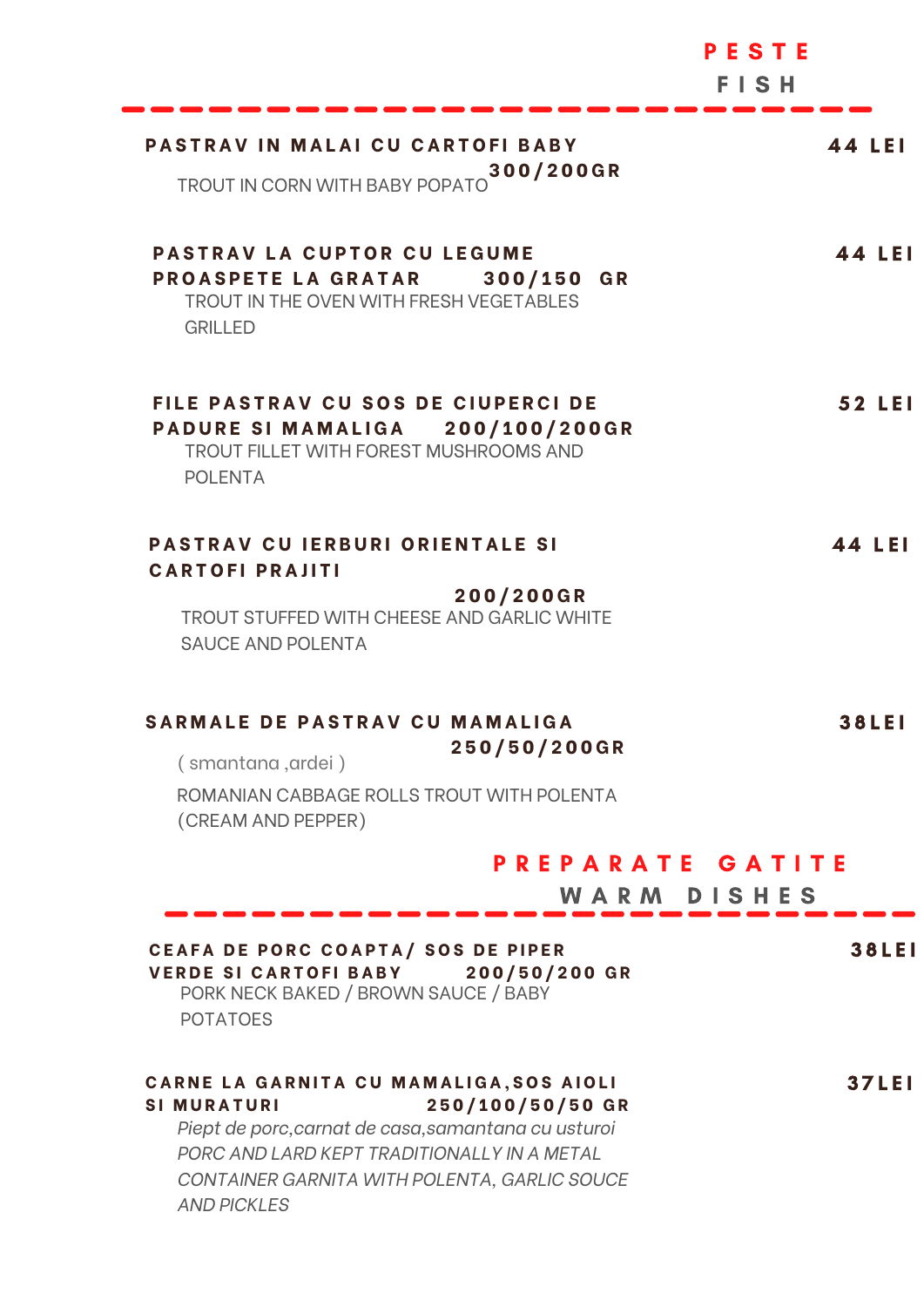| PREPARATE GATITE<br>WARM DISHES                                                                                                                        |               |
|--------------------------------------------------------------------------------------------------------------------------------------------------------|---------------|
| PULPE IEPURE/VARZA ROSIE CALITA<br>180/200 GR<br>RABBIT LEGS / BABY POPATO/WINE SAUCE                                                                  | <b>60LEI</b>  |
| CRISPY DE PUI/ CARTOFI PRAJITI 150/200GR<br><b>CRISPY CHICKEN WITH FRENCH FRIES</b>                                                                    | <b>35 LEI</b> |
| PAELLA CU RATA SI CIUPERCI<br><b>500 GR</b><br>PAELLA WITH DUCK AND MUSHROOMS                                                                          | <b>50LEI</b>  |
| OBRAZ DE PORC, PIURE CU TRUFE SI SOS DE<br><b>FRUCTE DE PADURE</b><br>150/200/50 GR<br>PORK CHEEK, TRUFFLE PUREE AND BERRY SAUCE                       | <b>50LEI</b>  |
| CARNEA MACELARULUI ( PIZDULICI ) LA<br>GRATAR CU CARTOFI PIURE 150/150 GR<br>BUTCHER'S GRILLED MEAT (INGUINAL PORK<br>TENDERLOIN) WITH MASHED POTATOES | 35 LEI        |

| PLATOU DOMENIU REGILOR (2 PERS)                     | <b>180LEI</b> |
|-----------------------------------------------------|---------------|
| 200/180/150/180/450 GR                              |               |
| File de pastrav, pulpa iepure, obraz de porc, pulpa |               |
| rata, orez cu sofran, piure cu trufe, mamaliguta    |               |
| <b>SPECIAL KINGS PLATE (2 PERS)</b>                 |               |
| $Travit$ fillota rabbit most park aboak duak most   |               |

*Trout fillets, rabbit meat, pork cheek, duck meat, rice, truffle puree, polenta*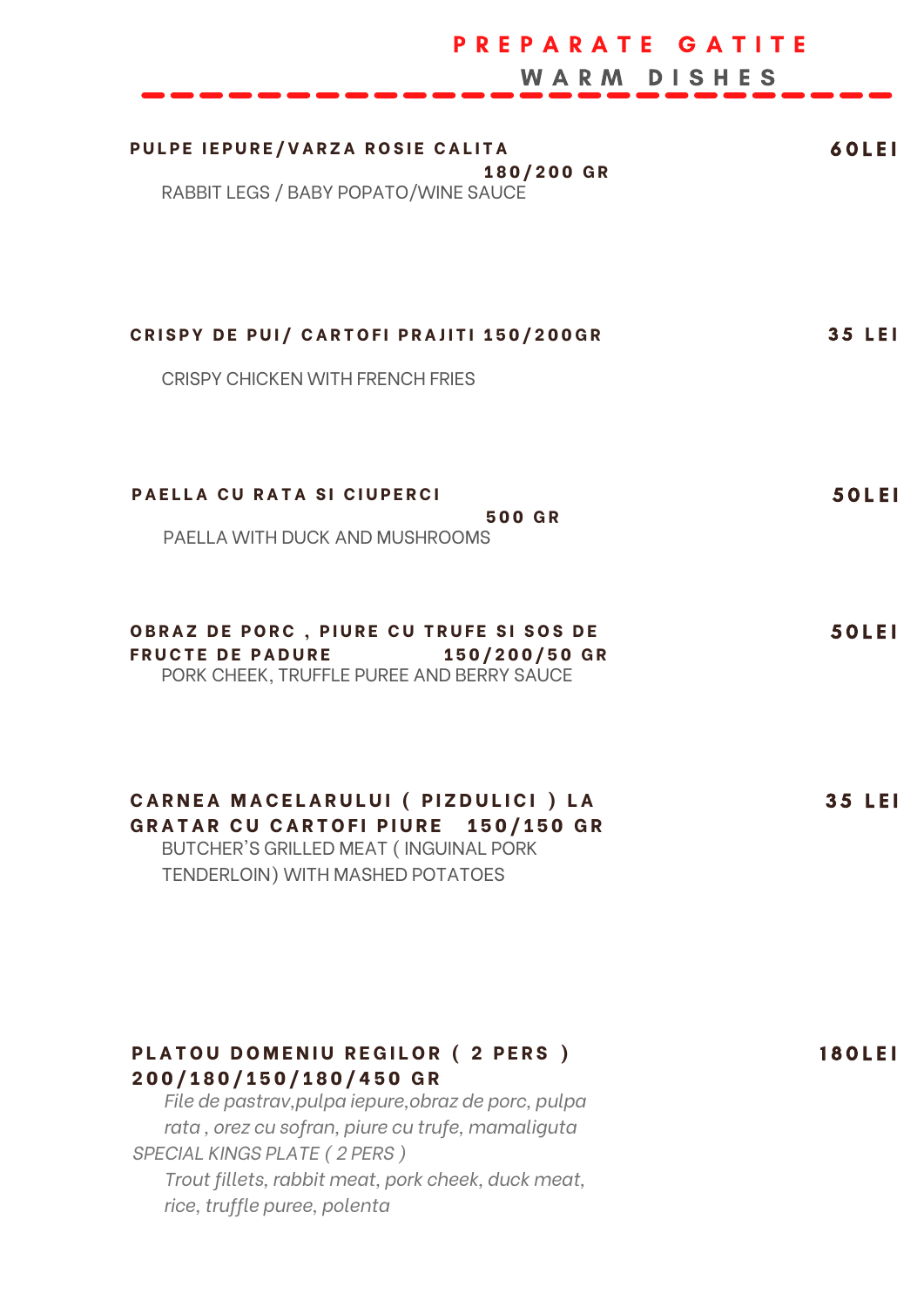|                                                                                                                                                 | PREPARATE GATITE<br><b>WARM DISHES</b> |               |
|-------------------------------------------------------------------------------------------------------------------------------------------------|----------------------------------------|---------------|
| PIEPT DE PUI UMPLUT CU CAS CHEDAR SI<br>CIUPERCI/MAMALIGA 200/50/200 GR<br>CHICKEN BREAST STUFFED WITH CHEDAR CHEESE<br>AND MUSHROOMS / POLENTA |                                        | <b>38 LEI</b> |
| <b>COSTITE MARINATE CU SOS BBQ SI</b><br><b>CARTOFI WEDGES</b><br>MARINATED SPARERIBS WITH BBQ SAUCE AND<br>POTATO WEDGES                       | 350/200GR                              | 45 LEI        |
| MUSCHIULET DE PORC LA WOK CU<br><b>LEGUME</b>                                                                                                   | 150/150 GR                             | <b>38LEI</b>  |
| Usturoi, Garam Masala, unt<br>PORK TENDERLOIN IN WOK WITH VEGETABLES                                                                            |                                        |               |
| PULPA RATA, PIURE CU TRUFE SI SOS DE<br><b>FRUCTE DE PADURE</b><br>DUCK LEGS, TRUFFLE PUREE BERRY SAUCE                                         | 150/200/50 GR                          | <b>50LEI</b>  |
| <b>BURGER DE VITA CU CARTOFI PRAJITI</b><br>Black Angus, bacon, castraveti murati, rosii, sos burger<br>BEEFF BURGER WITH FRENCH FRIES          | 300/150/50 GR                          | <b>38LEI</b>  |
| <b>MUSCHI DE VITA LA WOK CU</b><br><b>LEGUME</b><br><b>BEEF WOK WITH VEGETABLES</b>                                                             | 150/150 GR                             | <b>45LEI</b>  |
| <b>BURITTO CU PIEPT DE PUI SI CARTOFI PRAJITI</b><br>350/100GR<br>CHICKEN BURRITO WITH FRENCH FRIES                                             |                                        | <b>35 LEI</b> |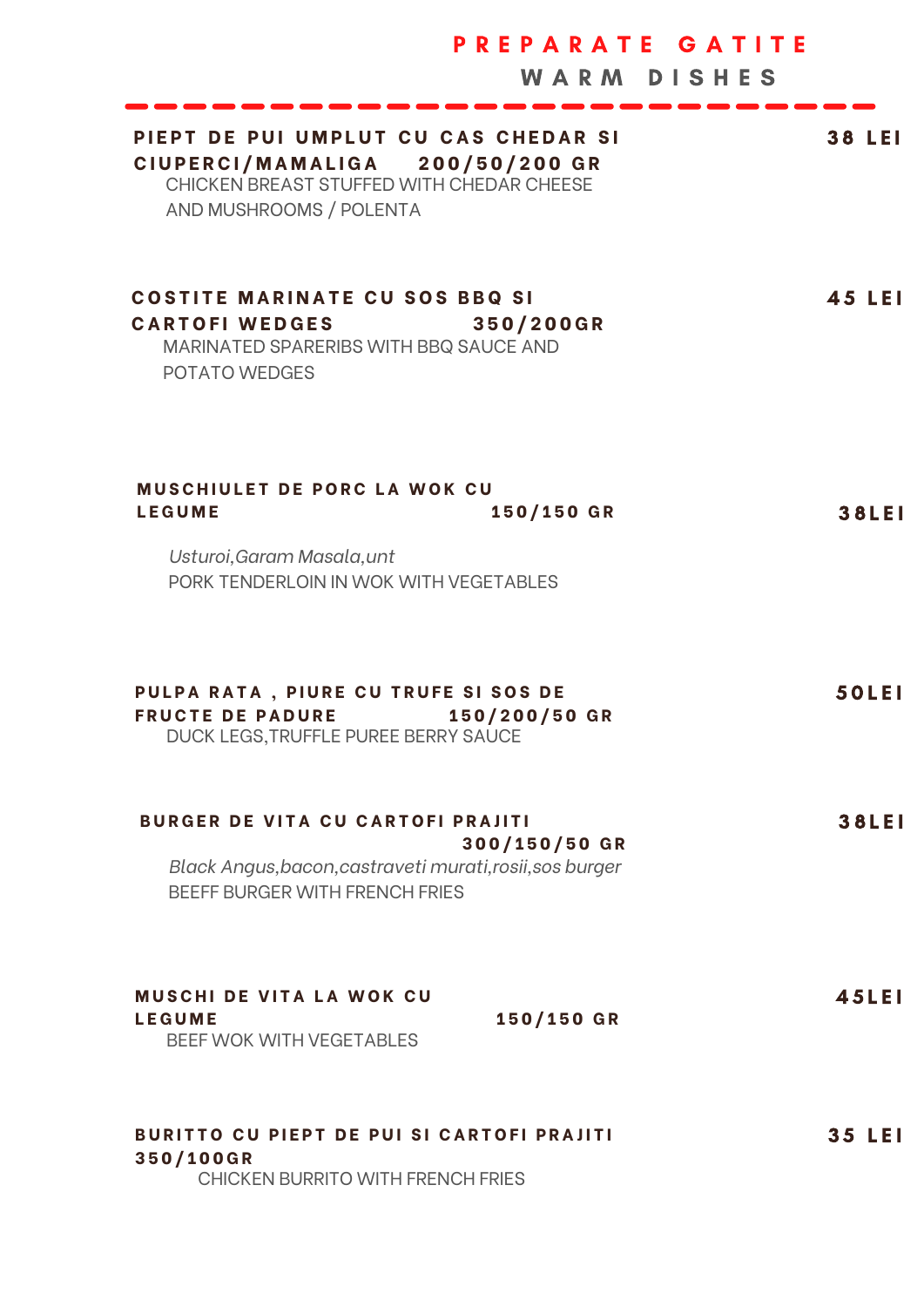|                                                                                                               |               | SALAD                   |
|---------------------------------------------------------------------------------------------------------------|---------------|-------------------------|
| <b>SALATA MURATURI</b>                                                                                        | <b>150 GR</b> | 9 LEI                   |
| <b>PICKLES SALAD</b><br>SALATA ASORTATA CRUDITATI                                                             | <b>150 GR</b> | <b>9 LEI</b>            |
| <b>MIXT FRESH SALAD</b><br><b>SALATA DE ARDEI COPTI</b>                                                       | <b>150 GR</b> | <b>10 LEI</b>           |
| ROASTED BELL PEPPERS SALAD<br><b>SALATA DE VARZA CRUDA</b>                                                    | <b>150 GR</b> | <b>7 LEI</b>            |
| <b>CABBAGE SALAD</b>                                                                                          |               |                         |
| <b>MUJDEL GARLIC SAUCE</b>                                                                                    | <b>50 GR</b>  | 4 LEI                   |
| <b>SOS DE USTUROI</b>                                                                                         | 50 GR         | <b>5 LEI</b>            |
| <b>GARLIC SAUCE WITH SOUR CREAM</b><br><b>PARMEZAN</b>                                                        | <b>50 GR</b>  | <b>7LEI</b>             |
| <b>KETCHUP</b>                                                                                                | <b>50 GR</b>  | <b>4LEI</b>             |
|                                                                                                               |               |                         |
|                                                                                                               |               | <b>DESERT</b><br>DESERT |
| <b>DESERT DOMENIUL REGILOR</b>                                                                                | <b>150 GR</b> | <b>20LEI</b>            |
| CARAMEL, CIOCOLATA ALBA, NUCI PECAN<br>PAPANASI CU SMANTANA SI GEM                                            | <b>200GR</b>  | <b>18LEI</b>            |
| <b>ROMANIAN DOUGHNUT</b><br>LAVA CAKE DE CIOCOLATA SI<br><b>INGHETATA</b><br>LAVA CAKE WITH VANILLA ICE CREAM | 90/50GR       | <b>19LEI</b>            |
| PROFITEROL CU INGHETATA SI FRISCA 150 GR                                                                      |               | <b>19LEI</b>            |
| PROFITEROLES WITH ICE CREAM WIPPED CREAM                                                                      |               |                         |
| <b>TARTA CARAMEL CU MAR/INGHETATA 150GR</b>                                                                   |               | <b>19LEI</b>            |
| CARAMEL TART WITH APPLES AND ICE CREAM                                                                        |               |                         |
| PLATOU BRANZETURI, FRUCTE SI NUCI 350 GR                                                                      |               | <b>42LEI</b>            |

S A L A T E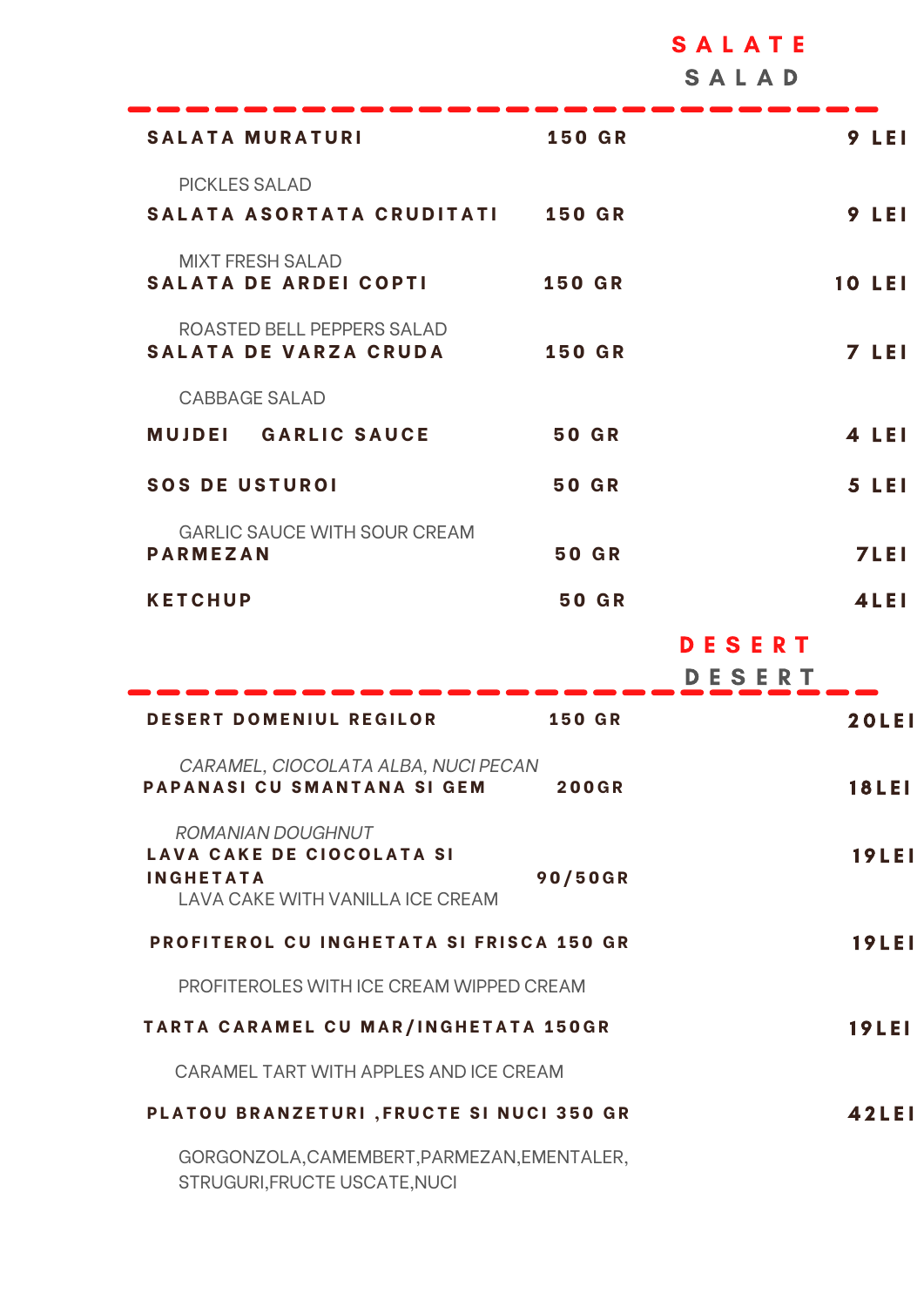|                                                                            | CAFFEE<br>BAR                    |               |  |
|----------------------------------------------------------------------------|----------------------------------|---------------|--|
| EXPRESSO RISTRETTO/LUNGA 30/60 ML                                          |                                  | 7 LEI         |  |
| <b>CAPPUCCINO</b>                                                          | <b>100 ML</b>                    | 9 LEI         |  |
| <b>EXPRESSO MACCHIATO</b>                                                  | <b>30 ML</b>                     | 9 LEI         |  |
| <b>LATTE MACCHIATO</b>                                                     | <b>150ML</b>                     | <b>9 LEI</b>  |  |
| <b>EXPRESSO DECO</b>                                                       | <b>30ML</b>                      | <b>9 LEI</b>  |  |
| <b>CAPPUCCINO DECO</b>                                                     | <b>100ML</b>                     | 9 LEI         |  |
| CIOCOLATA CALDA (NEAGRA SAU<br>ALBA)                                       | <b>150ML</b><br>CEAI CALD<br>TEA | <b>12 LEI</b> |  |
| <b>MENTA</b>                                                               | 300 ML                           | 9LEI          |  |
| <b>FRUCTE DE PADURE</b>                                                    | 300 ML                           | 9LEI          |  |
| <b>NEGRU</b>                                                               | 300 ML                           | 9LEI          |  |
| <b>VERDE</b>                                                               | 300 ML                           | 9LEI          |  |
|                                                                            | <b>RACORITOARE</b>               |               |  |
| COCA COLA                                                                  | <b>250 ML</b>                    | <b>7LEI</b>   |  |
| FANTA/SPRITE/SCHWEPESS/CAPPY<br><b>NESTEA TEA</b><br>LAMAIE/PIERSICI/VERDE | <b>250 ML</b>                    | <b>7LEI</b>   |  |
| APA MINERALA/PLATA                                                         | 500 ML                           | 7LEI          |  |
| APA MINERALA/PLATA                                                         | <b>750 ML</b>                    | 11LE1         |  |
| <b>LIMONADA</b>                                                            | 300 ML                           | <b>14LEI</b>  |  |
| LIMONADA MENTA/SOC/PEPENE 300 ML                                           |                                  | <b>15LEI</b>  |  |
| <b>FRESH PORTOCALE</b>                                                     | 300 ML                           | <b>14LEI</b>  |  |
| <b>SMOOTHIE</b>                                                            | 300 ML                           | <b>18LEI</b>  |  |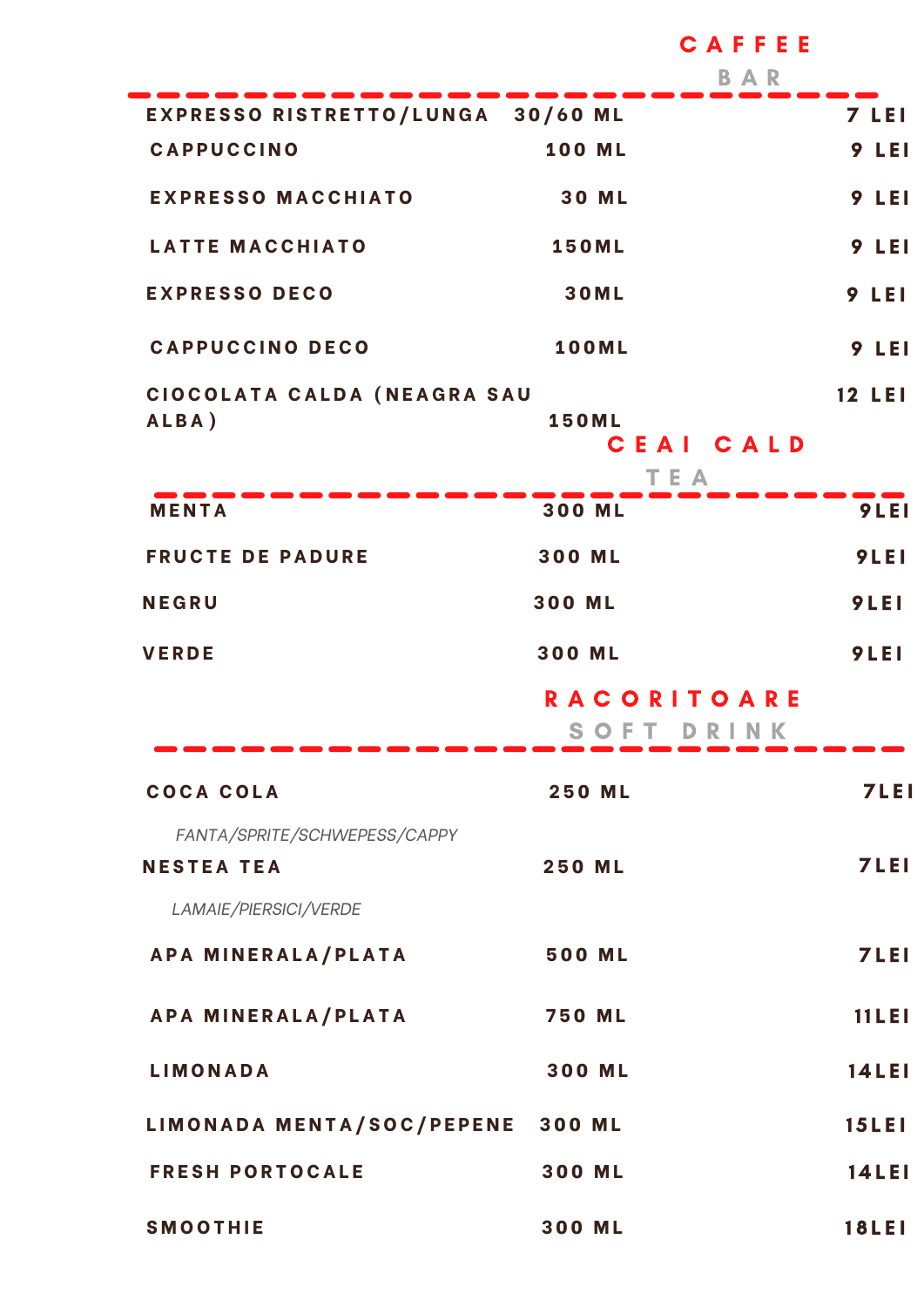COKTAIL-URI CU ALCOOL

A L C O H O L I C C O C K T A I L S

| <b>CAMPARI ORANGE</b>                 |     | <b>200 ML</b>        | <b>20 LEI</b> |  |  |
|---------------------------------------|-----|----------------------|---------------|--|--|
| Campari, suc de portocale             |     |                      |               |  |  |
| <b>APEROL SPRITZ</b>                  |     | <b>250 ML</b>        | <b>20 LEI</b> |  |  |
| prosecco, aperol, apa tonica          |     |                      |               |  |  |
| HUGO                                  |     | <b>250 ML</b>        | <b>20 LEI</b> |  |  |
| prosecco, aperol, apa tonica, menta   |     |                      |               |  |  |
| <b>CAMPARI TONIC</b>                  |     | <b>200 ML</b>        | <b>20 LEI</b> |  |  |
| Campari, apa tonica                   |     |                      |               |  |  |
| VODKA/ROM/TEQUILA                     |     |                      |               |  |  |
| <b>BELVEDERE</b>                      | 40% | <b>50 ML</b>         | <b>25LEI</b>  |  |  |
| <b>ABSOLUT</b>                        | 40% | <b>50 ML</b>         | <b>12LEI</b>  |  |  |
| <b>FINLANDIA</b>                      | 40% | <b>50 ML</b>         | <b>12LEI</b>  |  |  |
| <b>EL DORADO 12 ANI</b>               | 40% | <b>50 ML</b>         | 24LEI         |  |  |
| <b>DICTATOR 12 ANI</b>                | 40% | <b>50 ML</b>         | <b>24LEI</b>  |  |  |
| <b>TUICA ZETEA</b>                    | 40% | <b>50 ML</b>         | <b>20LEI</b>  |  |  |
|                                       |     | VERMOUTH/BITTER      |               |  |  |
| <b>MARTINI ROSU SAU ALB 16% 50 ML</b> |     |                      | 9LEI          |  |  |
| <b>CAMPARI</b>                        |     | 25% 50 ML            | <b>13LEI</b>  |  |  |
| <b>UNICUM</b>                         |     | 40% 50 ML            | <b>13LEI</b>  |  |  |
| JAGERMAISTER 37,5% 50 ML              |     |                      | <b>13LEI</b>  |  |  |
|                                       |     | <b>BURBON/WHISKY</b> |               |  |  |
| JACK DANIELS 40% 50 ML                |     |                      | <b>17LEI</b>  |  |  |
| <b>JAMESON</b>                        | 40% | <b>50 ML</b>         | <b>15LEI</b>  |  |  |
|                                       |     |                      |               |  |  |

**C H I V A S R E G A L 1 2 A N I 4 0 % 5 0 M L** 1 8 L E I